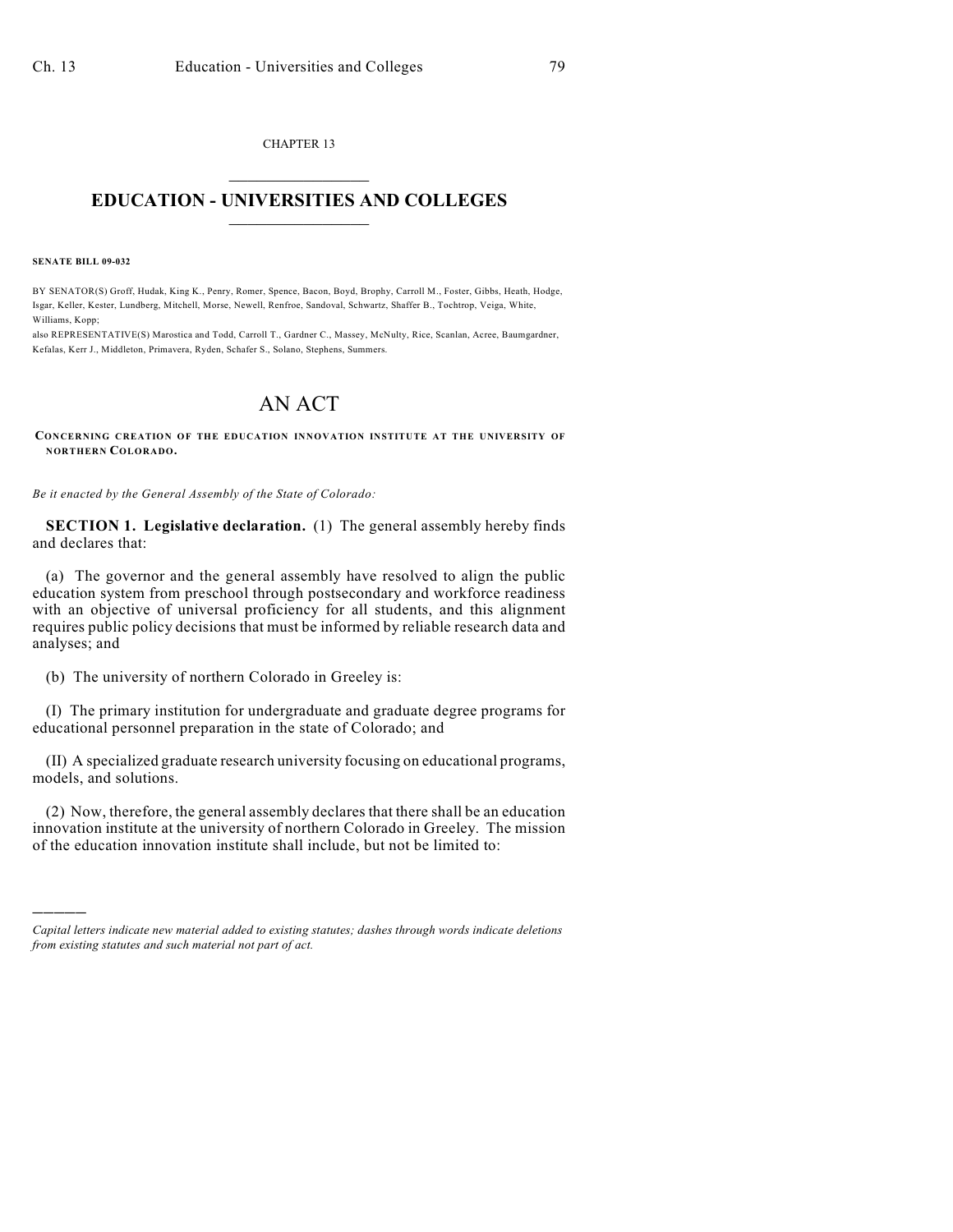(a) Collaborate with institutions to leverage research, funding, expertise, and other resources;

(b) Discover and study innovations in teaching and learning;

(c) Create, pilot, and advocate for innovations in educational delivery methods;

(d) Produce data and analyses concerning issues including, but not limited to, the following:

(I) Existing or nascent problems in education;

(II) Models of innovative educational solutions; and

(III) Financing and governance models for educational settings;

(e) Provide public policy makers with data and analyses concerning:

(I) Educational program effectiveness; and

(II) Innovative options for public and private educational settings;

(f) Identify innovative uses of existing school facilities in the state for the purpose of collaboration between elementary, secondary, and higher education institutions; and

(g) Identify key issues and set research priorities in consultation with education experts, business and community leaders, public officials, and the governor's P-20 education coordinating council created pursuant to executive order B 003 07.

**SECTION 2.** 23-40-101, Colorado Revised Statutes, is amended to read:

**23-40-101. University established - role and mission.** (1) There is hereby established a university at Greeley, to be known as the university of northern Colorado. The university of northern Colorado shall be a comprehensive baccalaureate and specialized graduate research university with selective admission standards.

(2) The university OF NORTHERN COLORADO shall be the primary institution for undergraduate and graduate degree programs for educational personnel preparation in the state of Colorado. The university shall offer masters and doctoral programs primarily in the field of education. The university of northern Colorado has the responsibility to offer on a statewide basis, utilizing where possible and appropriate the faculty and facilities of other educational institutions, those graduate-level programs needed by professional educators and education administrators. The COLORADO commission ON HIGHER EDUCATION shall include in its funding recommendations an appropriate level of general fund support for those programs.

(3) AS PART OF ITS MISSION AS A GRADUATE RESEARCH UNIVERSITY SPECIALIZING IN PROGRAMS FOR EDUCATIONAL PERSONNEL, THE UNIVERSITY OF NORTHERN COLORADO SHALL INCLUDE THE EDUCATION INNOVATION INSTITUTE CREATED IN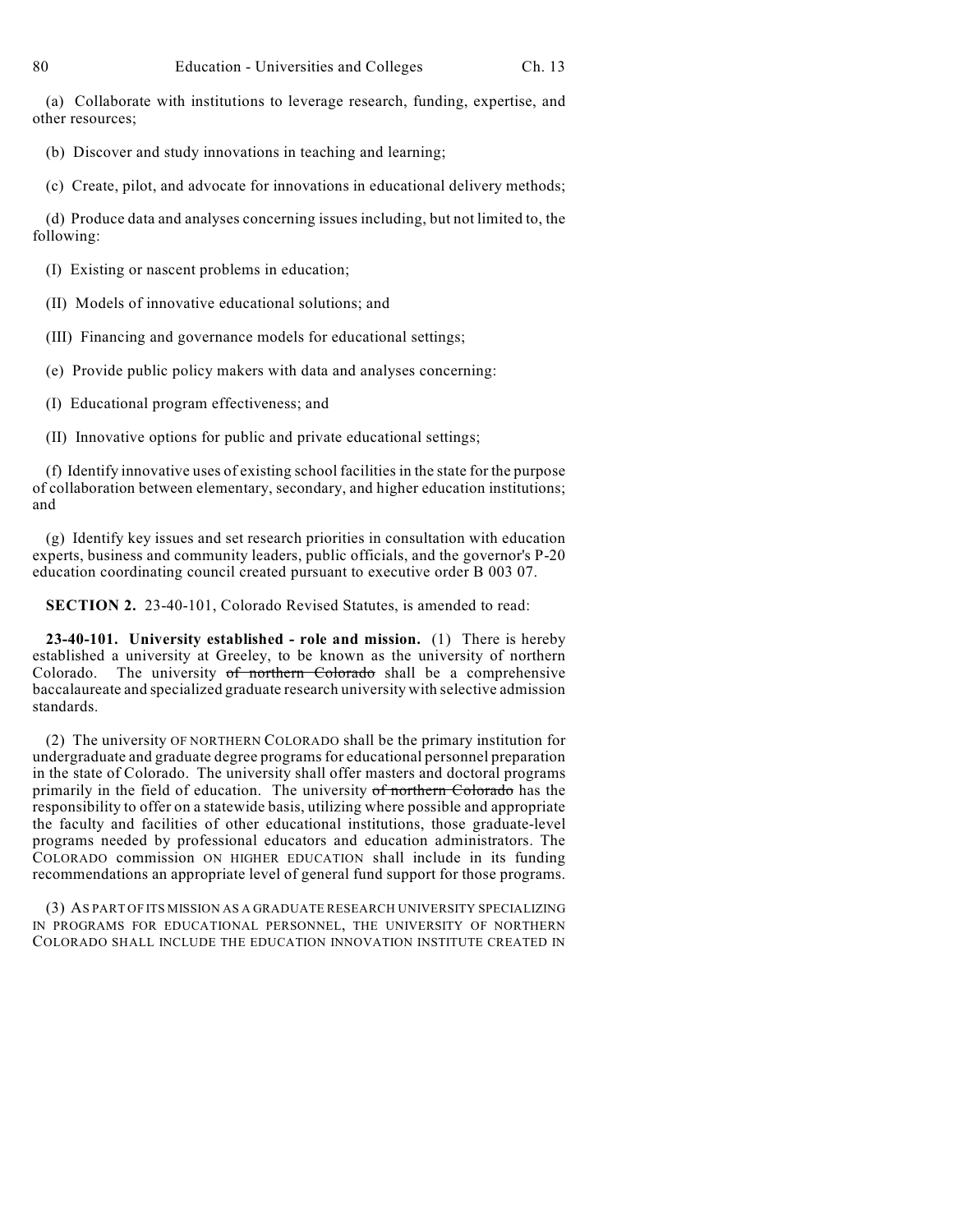SECTION 23-40-106 FOR THE PURPOSES DESCRIBED IN SECTION 23-40-106 (2).

**SECTION 3.** Article 40 of title 23, Colorado Revised Statutes, is amended BY THE ADDITION OF A NEW SECTION to read:

**23-40-106. Education innovation institute established - purposes appropriations - report.** (1) THERE IS HEREBY ESTABLISHED WITHIN THE UNIVERSITY OF NORTHERN COLORADO THE EDUCATION INNOVATION INSTITUTE, REFERRED TO IN THIS SECTION AS THE "INSTITUTE". THE UNIVERSITY SHALL ADMINISTER THE INSTITUTE.

(2) THE PURPOSES OF THE INSTITUTE SHALL INCLUDE, BUT NOT BE LIMITED TO:

(a) COLLABORATE WITH INSTITUTIONS TO LEVERAGE RESEARCH, FUNDING, EXPERTISE, AND OTHER RESOURCES;

(b) DISCOVER AND STUDY INNOVATIONS IN TEACHING AND LEARNING;

(c) CREATE, PILOT, AND ADVOCATE FOR INNOVATIONS IN EDUCATIONAL DELIVERY METHODS;

(d) PRODUCE DATA AND ANALYSES CONCERNING ISSUES INCLUDING, BUT NOT LIMITED TO, THE FOLLOWING:

(I) EXISTING OR NASCENT PROBLEMS IN EDUCATION;

(II) MODELS OF INNOVATIVE EDUCATIONAL SOLUTIONS; AND

(III) FINANCING AND GOVERNANCE MODELS FOR EDUCATIONAL SETTINGS;

(e) PROVIDE PUBLIC POLICY MAKERS WITH DATA AND ANALYSES CONCERNING:

(I) EDUCATIONAL PROGRAM EFFECTIVENESS; AND

(II) INNOVATIVE OPTIONS FOR PUBLIC AND PRIVATE EDUCATIONAL SETTINGS;

(f) IDENTIFY INNOVATIVE USES OF EXISTING SCHOOL FACILITIES IN THE STATE FOR THE PURPOSE OF COLLABORATION BETWEEN ELEMENTARY, SECONDARY, AND HIGHER EDUCATION INSTITUTIONS; AND

(g) IDENTIFY KEY ISSUES AND SET RESEARCH PRIORITIES IN CONSULTATION WITH EDUCATION EXPERTS, BUSINESS AND COMMUNITY LEADERS, AND PUBLIC OFFICIALS.

(3) (a) THE GENERAL ASSEMBLY MAY APPROPRIATE MONEYS TO THE BOARD OF TRUSTEES OF THE UNIVERSITY OF NORTHERN COLORADO FOR THE ADMINISTRATION OF THE INSTITUTE.

(b) THE BOARD OF TRUSTEES OF THE UNIVERSITY MAY SOLICIT AND ACCEPT GIFTS, GRANTS, AND DONATIONS FROM PUBLIC AND PRIVATE SOURCES TO FUND THE INSTITUTE.